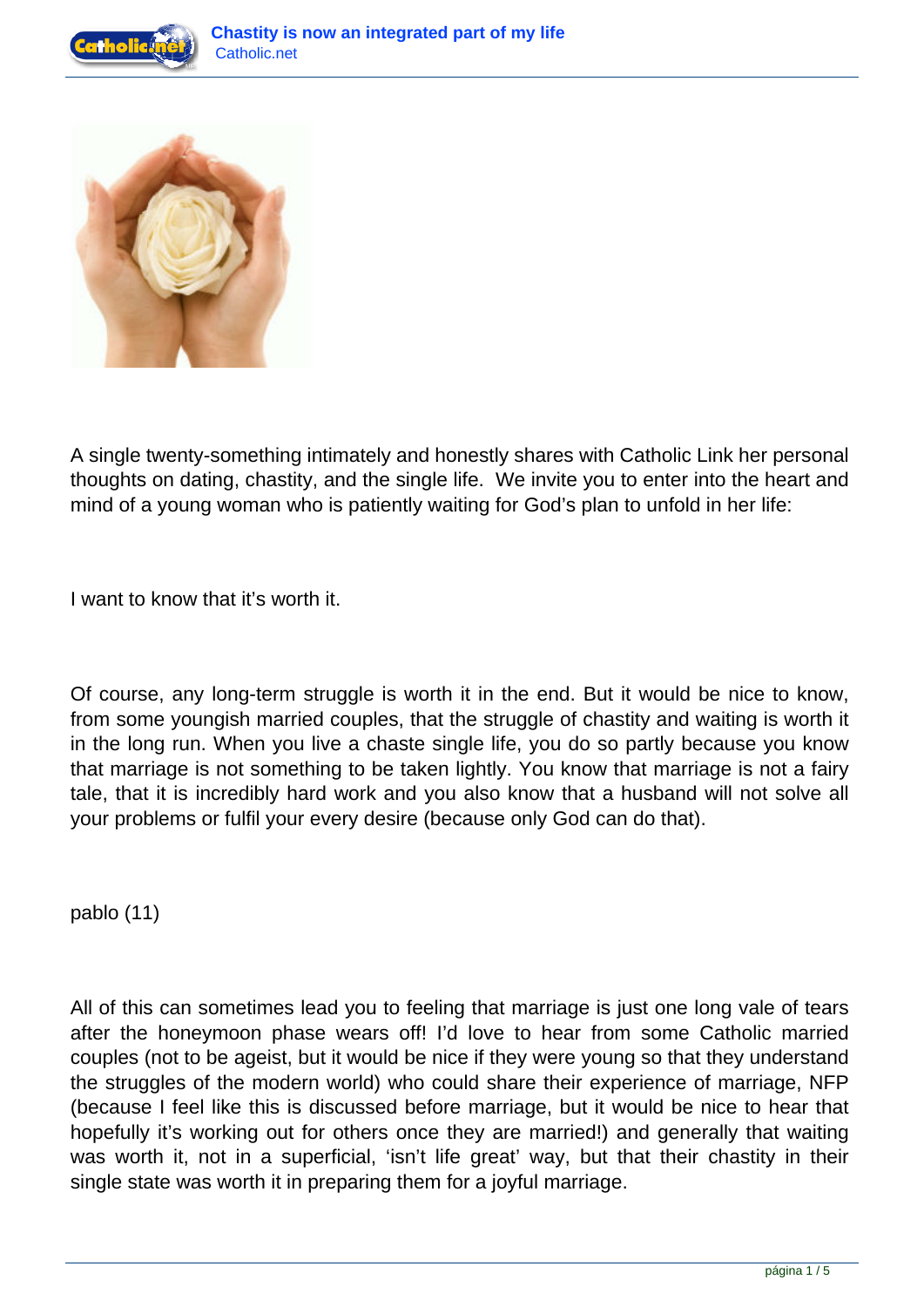

I'd like to know that I'm not the only one

Praise be to God that I feel like I'm past the white-knuckling just-got-to-do-this-becauseit's-morally-right stage of my late teens. I have found that it is true that "when you resolve firmly to lead a clean life, chastity will not be a burden for you: it will be a triumphal crown." (St. Josemaria Escriva.) Chastity is now an integrated part of my life and while I'd struggle to talk about it with non-Catholic friends, I am definitely not ashamed of it anymore and I have realized it is part of me, and that feels wonderful. Having said that, while the older I get, the less I care what others think, it still can feel weird. It would be nice to know that there are others around (and I know they are, they just feel few and far between) who are also living this way of life, and who are also not just teens, but in their 20s and 30s.

I'd like people to know (especially older generations in the Church) the cost of chastity

While it is true that I feel genuinely happy and very fulfilled living a chaste life, it has come at a high price. Everyone is called to pay that price in some kind of way, so I don't want this to sound like a whine. There are worse things that could happen!

However, when chastity became an issue of actual reality for me, aged 16 (I'd just left home for the first time) I knew that it would either be the sword on which my faith fell, or by which it survived. I knew I had to make a choice and that if my chastity went out the window, so would my faith. I couldn't have one without the other. So I choose chastity, but it's not just the case of 'being a good girl' anymore. Making that choice meant a huge sacrifice. It meant being gossiped about, laughed at, it meant endless arguments in relationships, it meant boyfriends pushing the boundaries, it meant an awful lot of rejection, which if not handled properly (and I couldn't handle it properly, in my late teens) leads to a lot of damage. I felt very alone at that time, because the older generation (i.e., my parents or maybe people I'd have contact with in church) couldn't understand, because it was never like that in their day. Lifeteen's website, just then in it's early days, saved me.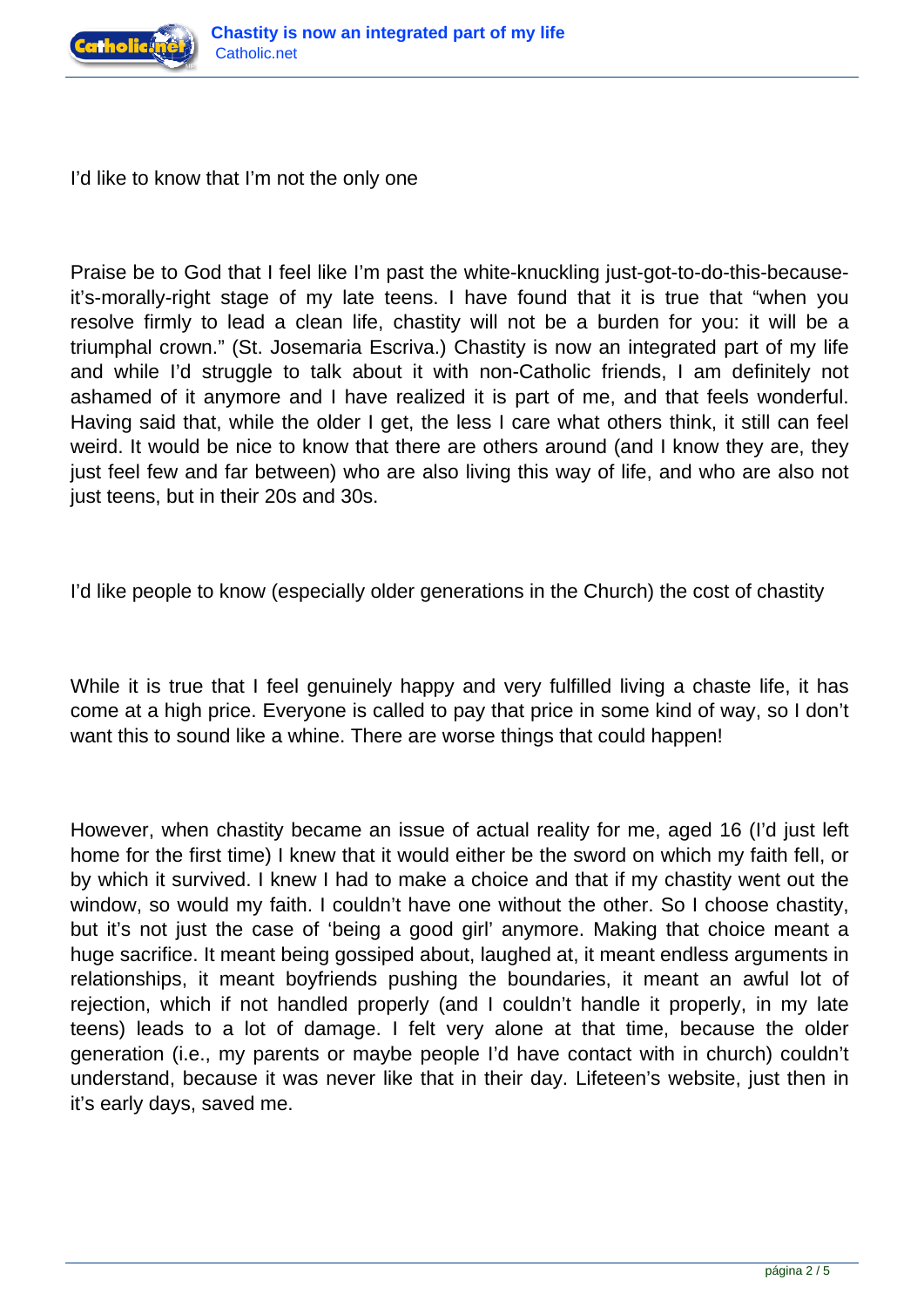

It also means- and this might seem really obvious to some, but it's surprisingly less obvious to others, especially to well meaning friends and parishioners- I can only date Catholic guys. This should have been obvious from the start, but when you don't actually know any Catholic guys (I know many more now!) it's not. A lot of people (myself as a late teen, my non-Catholic friends now, some family members, older Church people etc) think you can just meet a nice guy (non-Catholic or atheist or whatever), fall in love, get him to 'wait' (ie, not have sex with you), get married (maybe convert him on the way, yay!) then you're married now, so the sex thing won't be a problem anymore! Seems simple, and people honestly cannot understand why this would not be a problem. So let me address them:

 From dating, being in relationships (and falling in love with one of them and considering marriage with him) I have realised this is absolutely not the case. For starters, our world is so saturated with sex that, without being able to understand the reasoning behind chastity (faith, God, belief in right and wrong, belief in the sacredness of sex) your average guy, no matter how lovely, sweet, caring, or willing he may be, will struggle enormously not to have sex. It will be impossible, and it is impossible without God, because chastity requires the grace of God, and it is a gift.

Not to mention the widespread use of pornography, which I was vaguely aware was in the background of a few of my boyfriend's past/current lives and is these days, tragically, generally considered completely normal.

 You can't be in a relationship that sets out to convert someone. I do understand that there are relationships that involve a conversion and the couple ending up on the same page. I do know that for some, the other person is so worth it that they will seek to understand the Church's teaching on sex, marriage and contraception and will completely support their Catholic spouse in this. But, I don't think a relationship can survive with one person thinking "I'll just convert the other and it will all be fine." It means that someone has to compromise. God's grace is always available, but it has to work with the free will of the other person. It has to work within the other person's own timing. I would feel that I was compromising my own integrity and the integrity of the other person if I came into a relationship with the 'convert-him' mindset.

 "But once you're married, it would be fine!"- no! No, because chastity doesn't stop when you're married, it continues (thank God!) and, because of NFP, and because I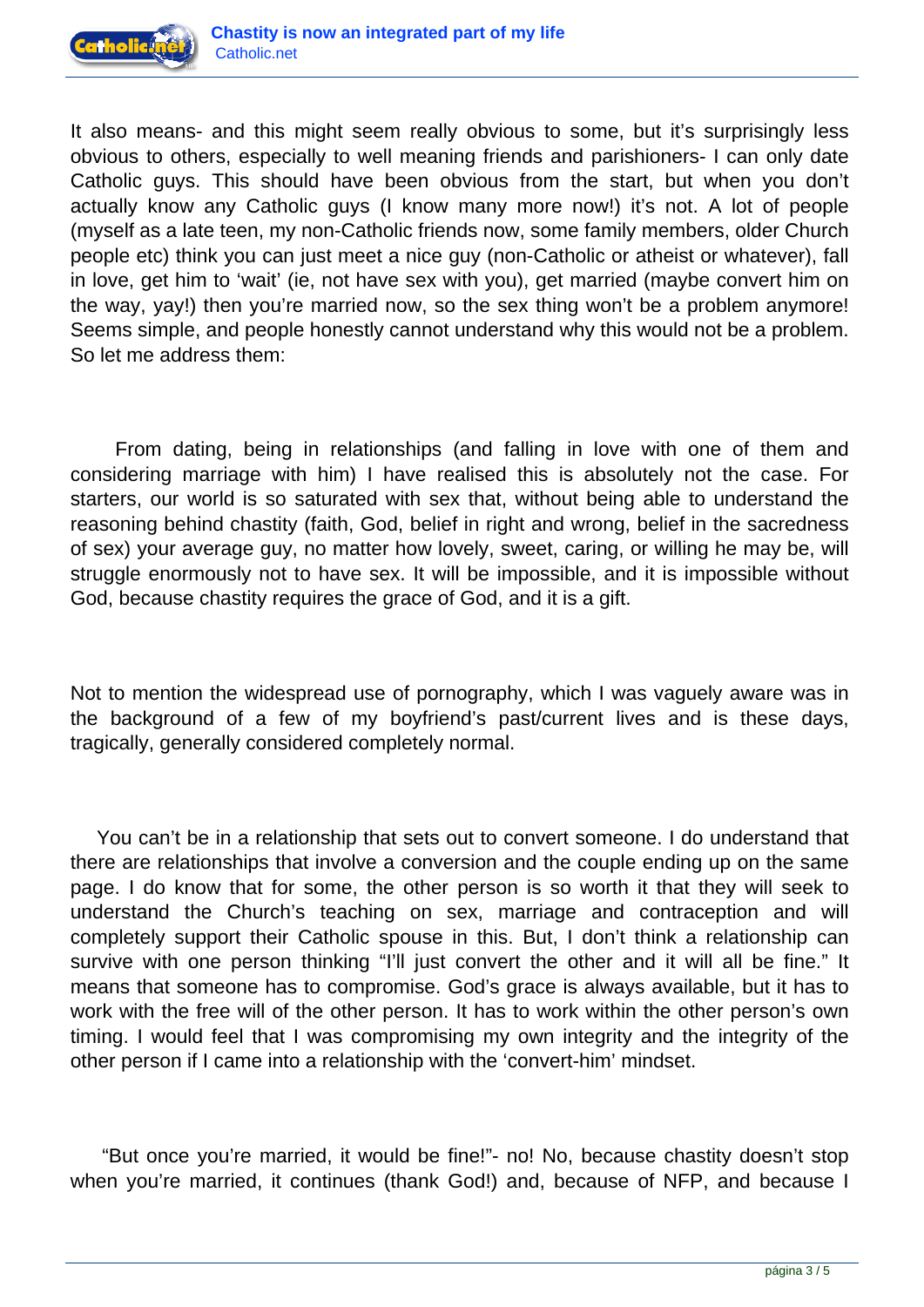

would want to raise my children in a household that is built on faith, and where mum and dad believe the same things and share that common goal.So what I'm saying is, Church, it's tough out there, and it would be nice just to be heard.

However, being single is great- and also, worth all the struggles!

I haven't had a relationship for nearly five years now and once upon a time, that would have bothered me so much. It doesn't any more, I'm in a place of peace about it. I love all the things I can do as a single person, and I have a really fulfilling life. I've been blessed with so much. I can 100% say that the struggle in the single life is totally, totally worth it. God has given back to me so generously. And in being single I have discovered much more about who I am and who He is and who we are in relation to each other. Though I once could never have believed it, the positives of being single do outweigh the negatives. I have freedom to pursue my interests, to be spontaneous, to spend time with friends and go travelling. I have the full scope of a wide range of opportunities. I can help and volunteer for good causes with more flexibility than someone married with children.

I'd like people to know that not having sex doesn't mean I'm boring/weird/a freak/ a prude/\*insert insult here\*

Ideally, I'd like to live in a world where sex wasn't a topic in casual conversation, so that my lifestyle in this matter wasn't up for discussion. But I think we're beyond that, and I do know that sharing my experience of chastity with my non-Catholic friends does mean that I can evangelise, and they get to see another path in this situation that doesn't involve taking a lot of pills, worrying about pregnancy, STDs, heartbreak etc. But also, I want people to know that this does not mean I'm looking down in judgement at them. Because I'm not. There but for the grace of God go I. I can see both sides, and living in this culture does mean that I do understand them when they think I'm weird. I do understand the insults I sometimes get. I do understand it- I understand how weird it is to them. But that doesn't mean that I want to sit and listen to every gory detail of their own sex life. And I think they respect that.

Finally, a word on vocation